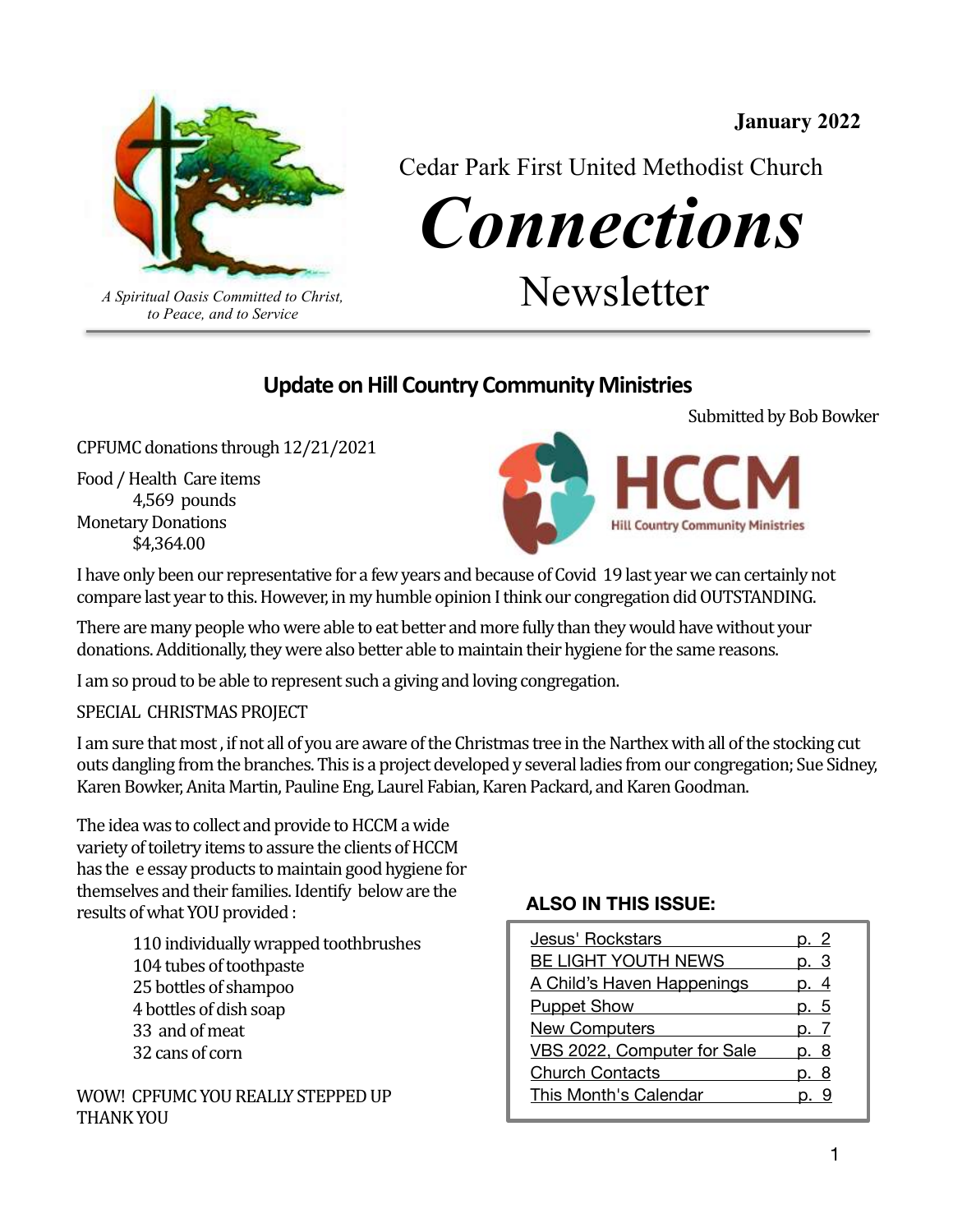### <span id="page-1-0"></span>**JESUS' ROCK STAR CORNER**

#### CHILDREN'S SUNDAY SCHOOL

Happy New Year to all.

The puppet show play was a success and the children worked hard to put on a great performance with an interesting lesson. We thank Carolyn, the children, and the parents for teamwork in doing this in person and virtually, on zoom. It was not an easy task but ended well. I hope you were able to watch the program either on Facebook or Utube.

We will start Sunday School on Jan.  $16<sup>th</sup>$  at 9:45 a.m. We will review the life of Moses and how God was with him, Aaron, and the Israelites in their amazing story of escape from Pharoah in Egypt. We will learn about the Ten Commandments and move our way to see how Joshua works with the spies hiding in Jericho. We will see the amazing power of God to crush walls when people obey and listen to instructions carefully.

We are excited about a new year and fresh opportunities to learn, so we will be both in person and virtual on zoom for now. If you are interested in joining, please email Amanda Theriot and she will send you a zoom link for the class. amanda.theriot@icloud.com

#### WEDNESDAY BIBLE CLUB:

We will start the club on Jan.  $12<sup>th</sup>$  at 7 p.m. and if you are interested email Amanda with the above email address.

We will review the Armor of God in Eph. 6. We learned that truth is the belt around us. The breastplate of righteousness is being right with God. The shoes are the peace we have in standing firm and spreading the good news of Jesus. The shield of faith is our protection from the enemy and a way to describe our faith going before us. We are to put on the helmet of salvation to remind ourselves that we are saved when we believe and trust in Jesus and salvation if a gift that can't be taken away. We use the sword of the spirit, which is God's word to us, which can feel like a sword to poke us when we do wrong. We do wrong because we are learning, but the Bible helps us to learn to do good and help others. Prayer is the action that puts all the armor together as we stay alert and determined to follow God and obey his commands. Overall, we learned that armor is our protection from the devil that wants to frustrate and make our lives terrible. We thank God for his protection, love and will make a habit to put on our armor each day. 

Our new topic, Fruit of the Spirit in Gal. 5:22 will show us how we can be more like Jesus in our thoughts, attitudes, and actions. Life is difficult and we will discuss how each fruit will help us grow in our faith.

We play games, work on our mini notebooks with activities, do crafts, have show and tell and just have some fun.

We hope you will join us for fun in learning about the Bible and having friendships. All are welcome!

Happy 2022 and God Bless,

Debra Longoria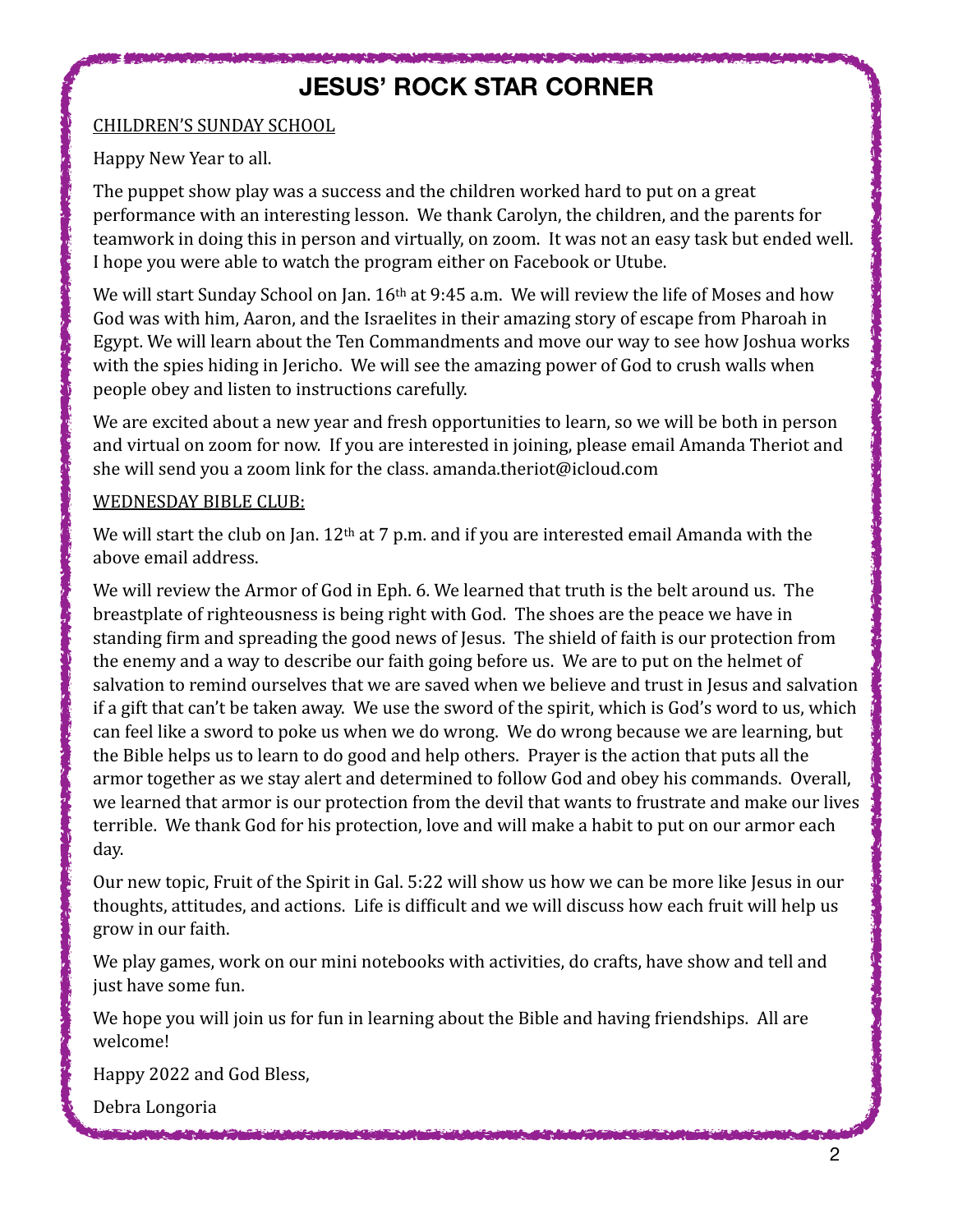# <span id="page-2-0"></span>BE LIGHT YOUTH

#### **WINTER MISSION TRIP - La Feria, TX**

MLK weekend. Leave Friday, Jan 14 after school - return Monday, Jan 17th 2022 BUILDING WHEEL CHAIR RAMPS and doing repairs at the local church which will be hosting us. We will build a ramp for a local family, worship with the church and do repairs to the church. Please let Pastor Suzette know if you would like to sponsor a YOUTH on mission for \$50. We have free housing/showers and access to the kitchen. Would you like to come and be our chef? We are simple and easily pleased YOUTH when it comes to food. We'd love to have you another adult take on that role and bring us a mid day treat. Please speak with Pastor Suzette if you would like to do low-key yet critical mission work while the YOUTH raise the hammers.

#### **A Child's Haven Garden Project**

We are so excited that Pastor Suzette's daughter, Madeleine, has taken on our school garden as her Silver Star project for Girl Scouts. She can use our help with prepping the land and assembling the garden.

#### **Family work days will be:**

**Saturday, January 22 at 9:00 am Saturday February 12 at 9:00 am One more date to be announced** 

Madeleine's goal is to have the garden completed for spring planting.

Also Girl Scout related: **Cookie Season starts February 19th**. Last year, Mady collected donations for our healthcare heroes. We had thought that would be a one-time thing but alas, our healthcare providers are still working tirelessly on the frontline of the COVID pandemic with the fast spreading OMICRON. If you would like to say thank you to our dedicated medical teams, please contribute via check with Girl Scout in memo or on-line with the one time memo of Girl Scouts as well. I cannot express ow much good came from letting our hospital staff know we are thankful for their day-in-day-out service to the community. Any questions- contact Pastor Suzette [suzette@cpfumc.org](mailto:suzette@cpfumc.org)

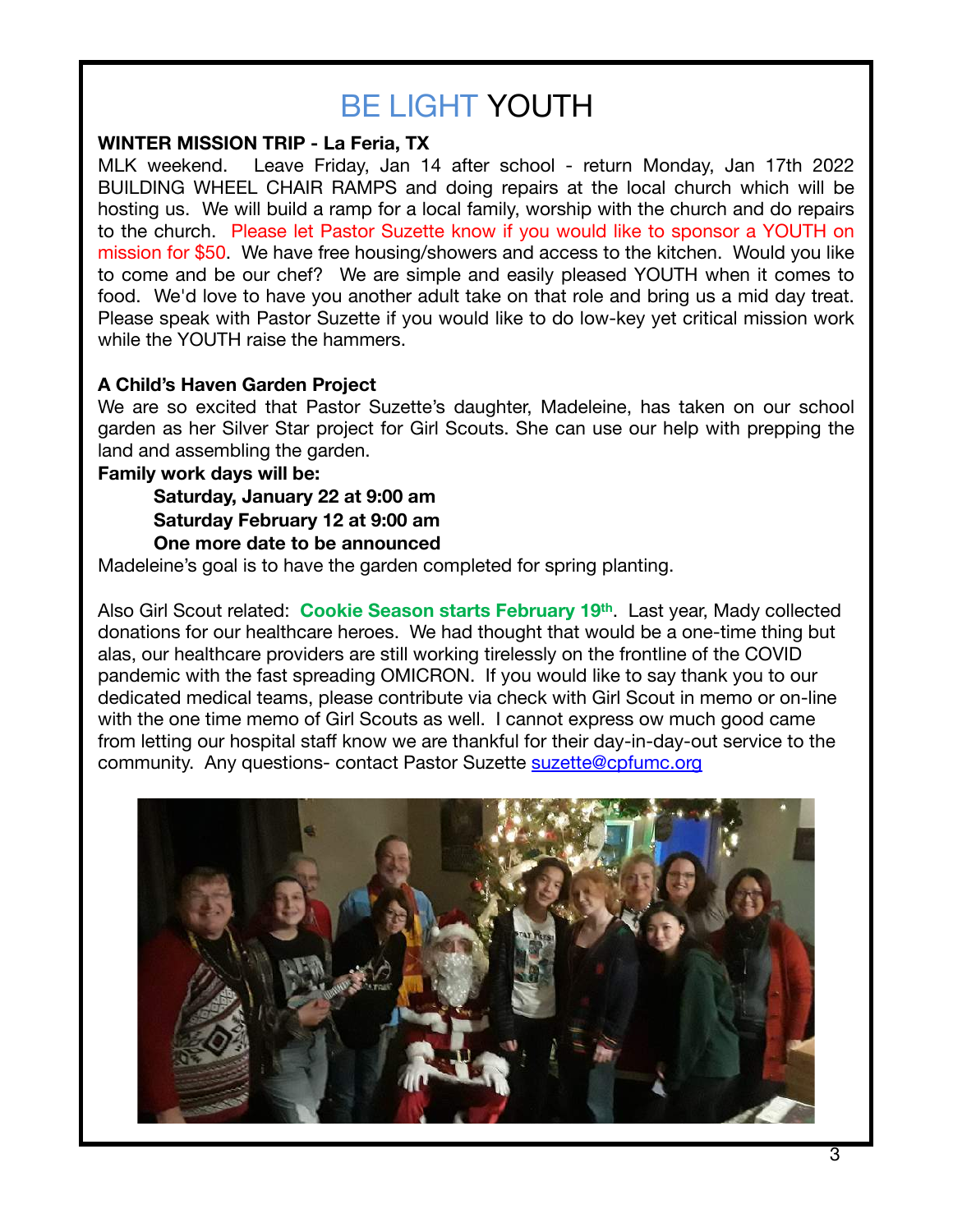# <span id="page-3-0"></span>**A Child's Haven Happenings**

A Child's Haven wishes you and all CPFUMC church members a very Merry Christmas and a Happy New Year.

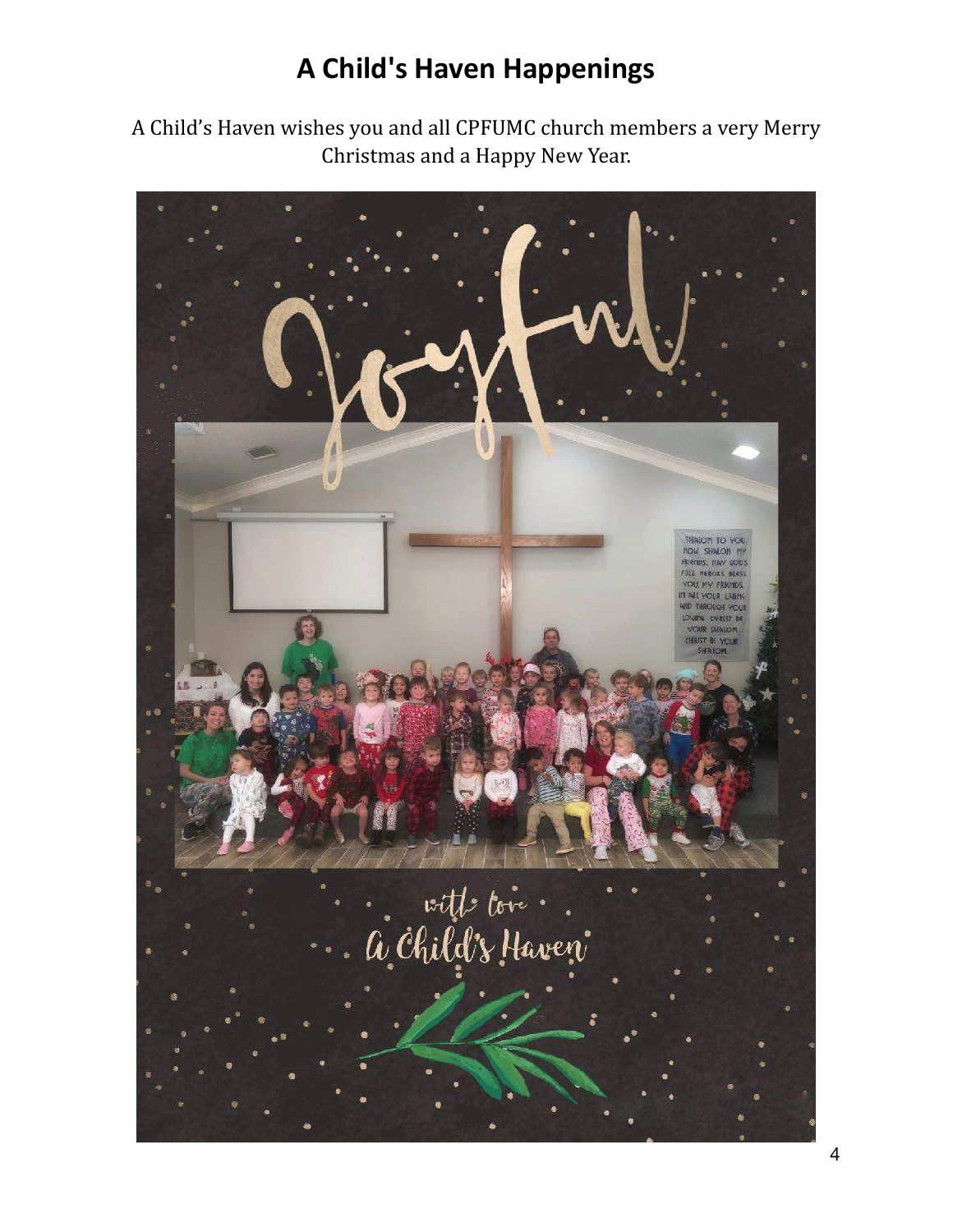#### <span id="page-4-0"></span>**ANIMALS AT THE CHRISTMAS SCENE**

The children were excited for their Christmas Eve production of **ANIMALS AT THE CHRISTMAS SCENE**, written by Tanis Harms of church-skits.com. The show was recorded through our Zoom sessions. 







Cast: Lamb and Mouse **Josie** Cow Leland Cat Angelique Owl Rachel Boy Donkey and Girl Donkey Elizabeth Chicken James Nativity Designer **Wyatt** 

Crew: Ms. Carolyn, Ms. Amanda, Ms. Jennifer, Ms. Laurel, Ms. Corrie, Mr. Clunie and Ms. Debra

Have you ever wondered what the animals thought at the time of Jesus' birth? You can now watch the production on YouTube. We wish you a blessed new year.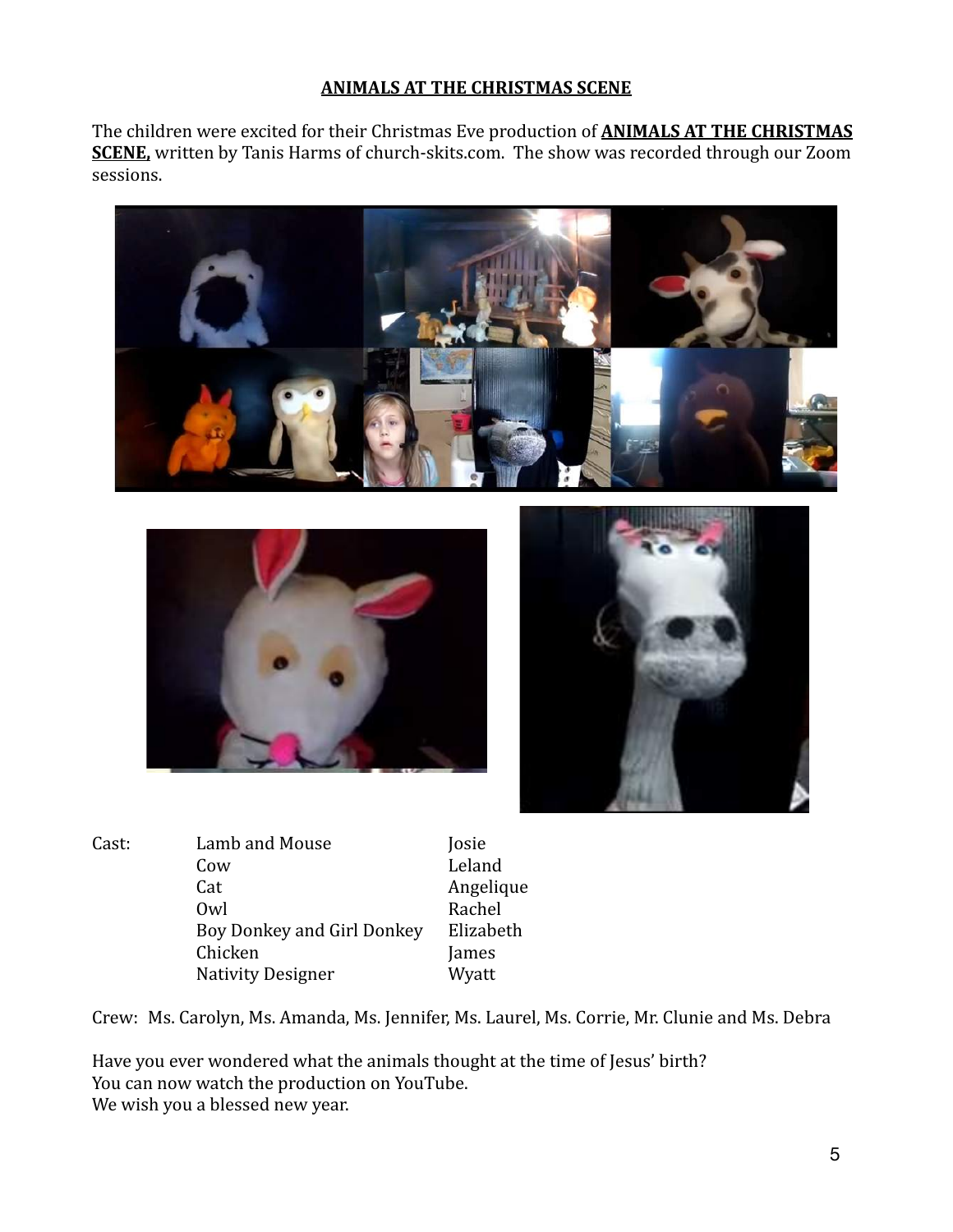

## **An update on our childcare center...**

We have officially submitted our childcare application for our new center and we expect to hear back from Childcare Licensing in mid-January. This application took several months to complete, and submitting it is a BIG step in the process of reopening our childcare center. We want to thank everyone at Leander ISD for assisting us in the process. We are one step closer to welcoming new families to Acts of Love!

#### **Each month, we share new ways you can support ACTS of Love.**

- **PRAY...** We have officially submitted our application to childcare licensing. Please join us in praying for our final inspections; that God would guide Marta as she leads the program; and that He would provide all the resources needed for reopening our childcare center.
- **ACT...** Are you interested in volunteering at our childcare center? We are now accepting volunteer applications. Go here to find an application: [http://actsofloveecec.com/](http://actsofloveecec.com/volunteers/) [volunteers/](http://actsofloveecec.com/volunteers/)
- **GIVE... Help us furnish our new facility by shopping our [Amazon Wish List.](https://actsofloveecec.us17.list-manage.com/track/click?u=5d489b77830d1cc98528358af&id=697d7ff74a&e=cab3efa7bf)**

#### **Our mailing address is:**

ACTS of Love Early Childhood Education Center PO Box 216





# **Stockings Filled !!**

Items collected:

110 Tooth Brushes 104 Tooth Paste 25 Shampoo 4 Dish Soap 33 Canned Meats 32+ Corn 11 Soap And Many Many miscellaneous items

# **Thank YOU**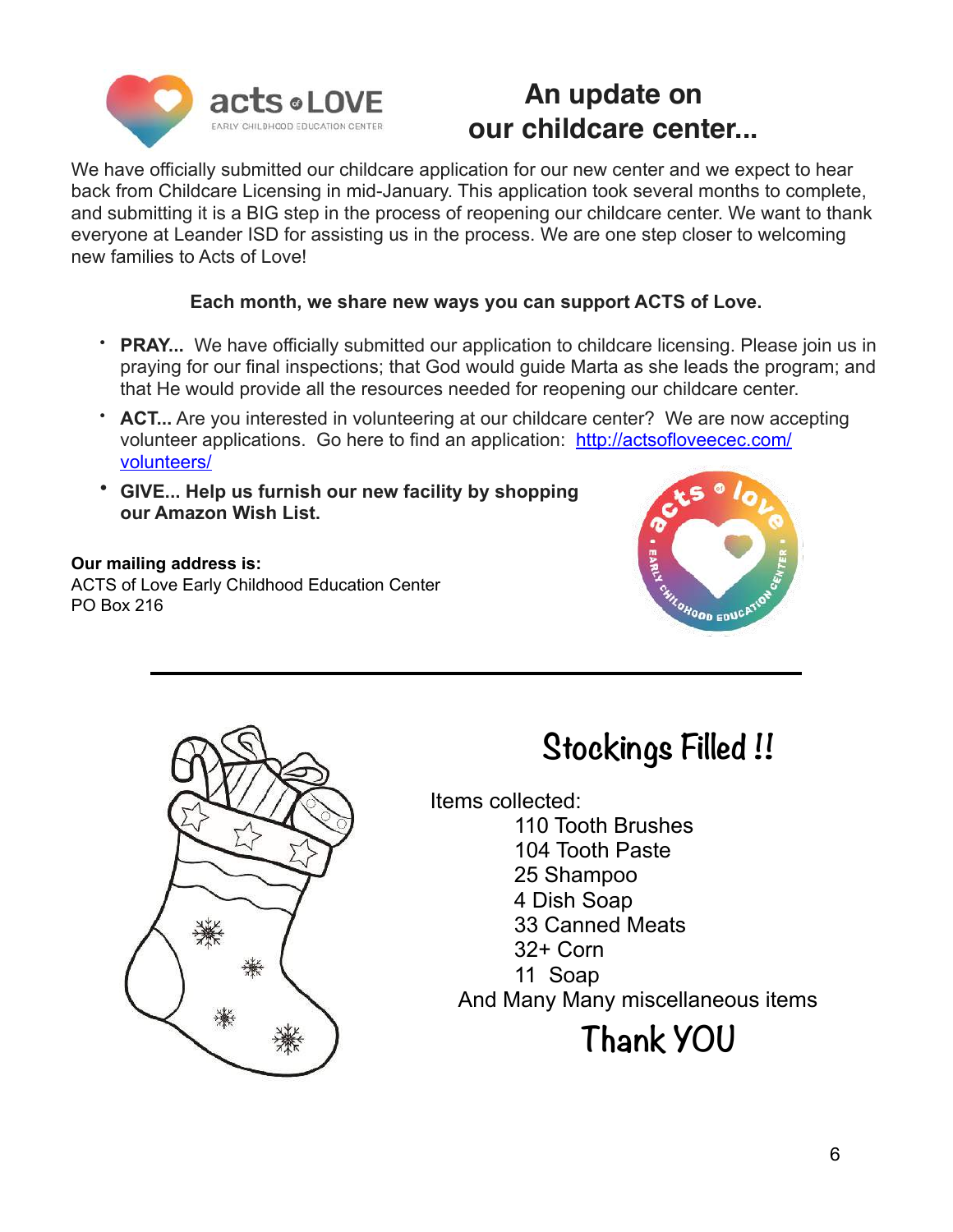#### <span id="page-6-0"></span>**Two New Church Computers**

Submitted by Neil Howard

Stewardship of the technology that we use is a part of our ministry at CPFUMC. In late November, we purchased two new desktop computers to replace older computers. Pastor Suzette got one of them and the finance committee got the other one. The new computers are **Dell OptiPlex 7090** small form factor desktop computers with Intel i7-10700 processors, 16 GB of RAM and 512 GB NVMe storage disks. The computers will run Windows 11 later.



Since these new computers replace older computers at the church, we cascaded these machines into the "fleet" and sold off two of the oldest computers which were configured into complete computer systems using a couple of spare donated monitors, Wi-Fi and surplus keyboards and mice. We also added donated speakers and webcams to make them complete systems capable of videoconferencing via Zoom. These complete systems were purchased by church members who got some great hardware at a very reasonable price!



We took advantage of Dell's Cyber Monday sale to purchase the new machines. Total cost of the new equipment was \$2198. Considering the cost recovery of the two computer systems we sold, the net cost of the new machines was \$920 each. The Trustees had previously approved this purchase using the Technology Fund, which is separate from our general operating budget.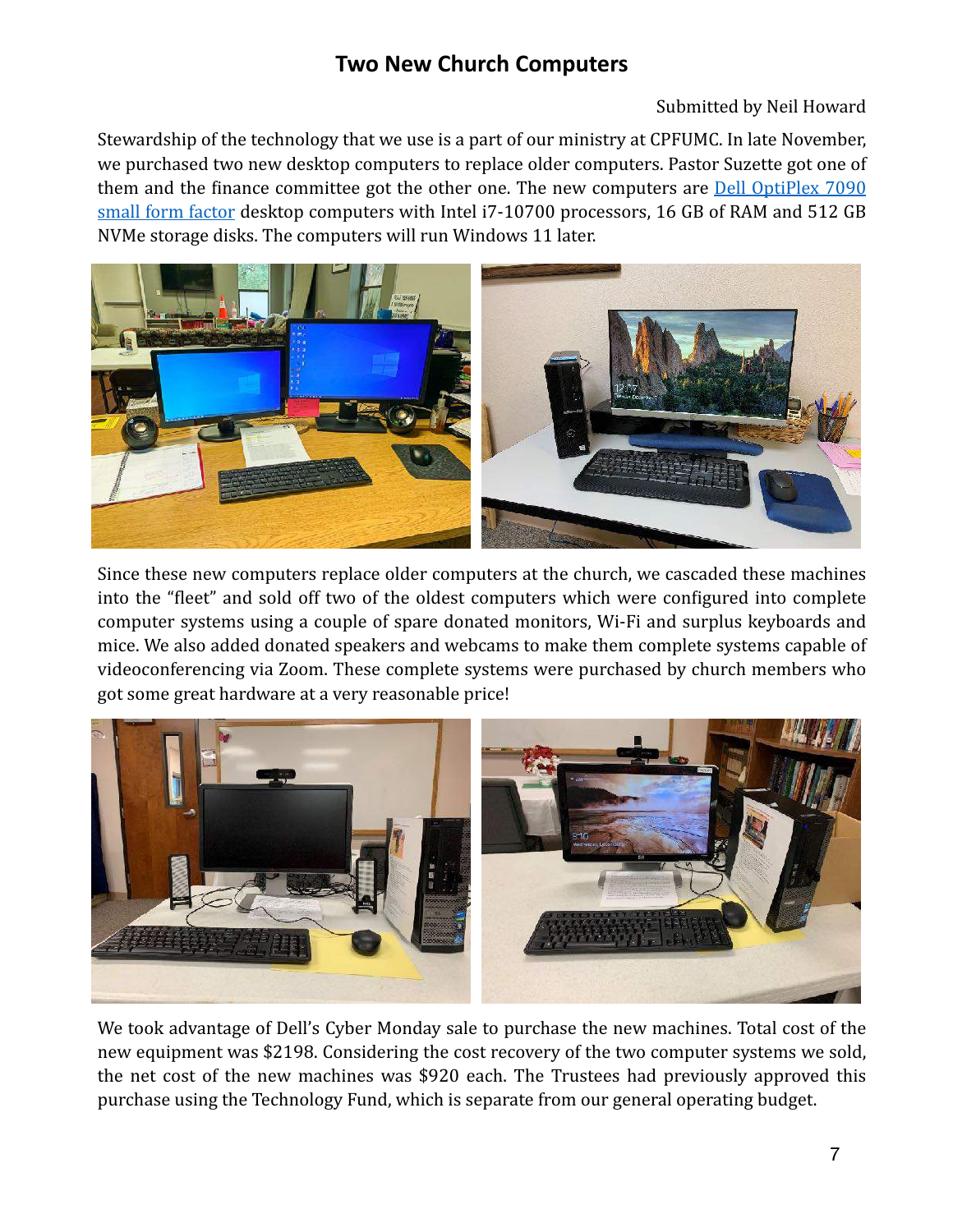# <span id="page-7-0"></span>**VBS: IT IS TIME!**

It is time to bring VBS back to the children, the community, and our church. We need to reach out to everyone to say, "We are here and ready to explore God's words with you."

There are many phases of the event that need your help, small or large. You will make a difference in our success.

Please contact:

Carolyn Smith [carolynsmith2215@gmail.com](mailto:carolynsmith2215@gmail.com) Amanda Theriot [amanda.theriot@icloud.com](mailto:amanda.theriot@icloud.com) Debra Longoria <u>[longoria1@gmx.com](mailto:longoria1@gmx.com)</u>

VBS is open to all elementary-age children.

**Computer for Sale:** Dell OptiPlex 7010 Small Form Factor, \$249 Computer, keyboard, mouse, MS Office, WP Office. No monitor. If interested, contact Neil Howard for details, [nhowardtx1@gmail.com](mailto:nhowardtx1@gmail.com)